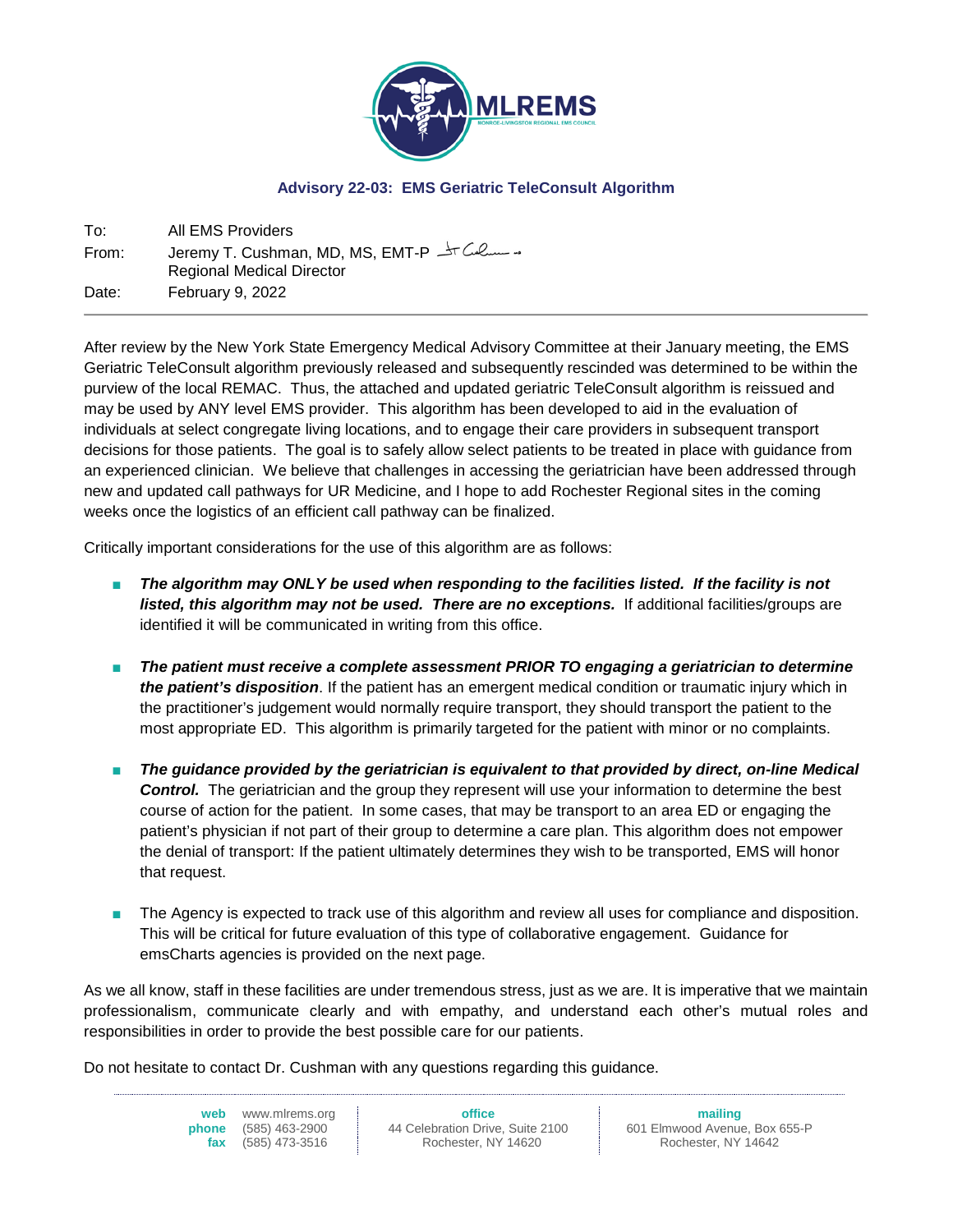

For emsCharts Providers, the following has been created at the regional level to facilitate tracking of the use of this algorithm. This step should be completed when documenting the ePCR.

On Page 1, please select "Facility Algorithm for Geriatric TeleConsult" as the patient category. This will allow your agency to complete a prompt review of algorithm uses and for the region to monitor use of this protocol.

|                                      |                                                            | <b>TEST Chart</b> |
|--------------------------------------|------------------------------------------------------------|-------------------|
| Patient Record ID: 66396677          | <b>Incident Number:</b>                                    | CAD:              |
|                                      | <b>General</b>                                             |                   |
| Base:                                | Main Station $\sim$                                        |                   |
|                                      | Unit: BLS Unit 02 $\vee$<br><b>First Responder</b>         | $\check{ }$       |
| Dispatch Priority: Priority 4 $\sim$ |                                                            |                   |
|                                      | 33A1<br>EMD: Yes, Pre-Arrival Instr.<br>$\check{ }$        |                   |
|                                      | Type of Svc.: Emergency Response (Primary Response Area)   | Unsched. $\vee$   |
|                                      | Pt Category Facility Algorithm for Geriatric TeleConsult V |                   |
|                                      | Dispatched As: 33 Interfacility/Palliative Care            | $\check{ }$       |
|                                      | Disposition: Patient Evaluated and Refused Transport BLS   | ◡                 |
| Amb. Transport Code: Initial Trip    |                                                            |                   |
| Mass Casualty: No                    | $\check{ }$                                                |                   |
| Vehc. Grid:                          |                                                            |                   |
|                                      | <b>Crew Members</b>                                        |                   |
| D.                                   | Sensenbach, Benjamin<br>◡                                  |                   |
| Cushman, Jeremy<br>P                 | $\check{ }$                                                | AEMT-P            |

For emsCharts Agency Administrators, the Patient Category of "Facility Algorithm for Geriatric TeleConsult" gives you flexibility with incorporating ePCRs into your existing QA/QI work flow. EMS Agencies that require assistance with adjusting any QA/QI flows may contact [Benjamin\\_Sensenbach@URMC.Rochester.edu.](mailto:Benjamin_Sensenbach@URMC.Rochester.edu)

> **web** www.mlrems.org **phone** (585) 463-2900<br>**fax** (585) 473-3516 **fax** (585) 473-3516

**office**

44 Celebration Drive, Suite 2100 Rochester, NY 14620

**mailing** 601 Elmwood Avenue, Box 655-P Rochester, NY 14642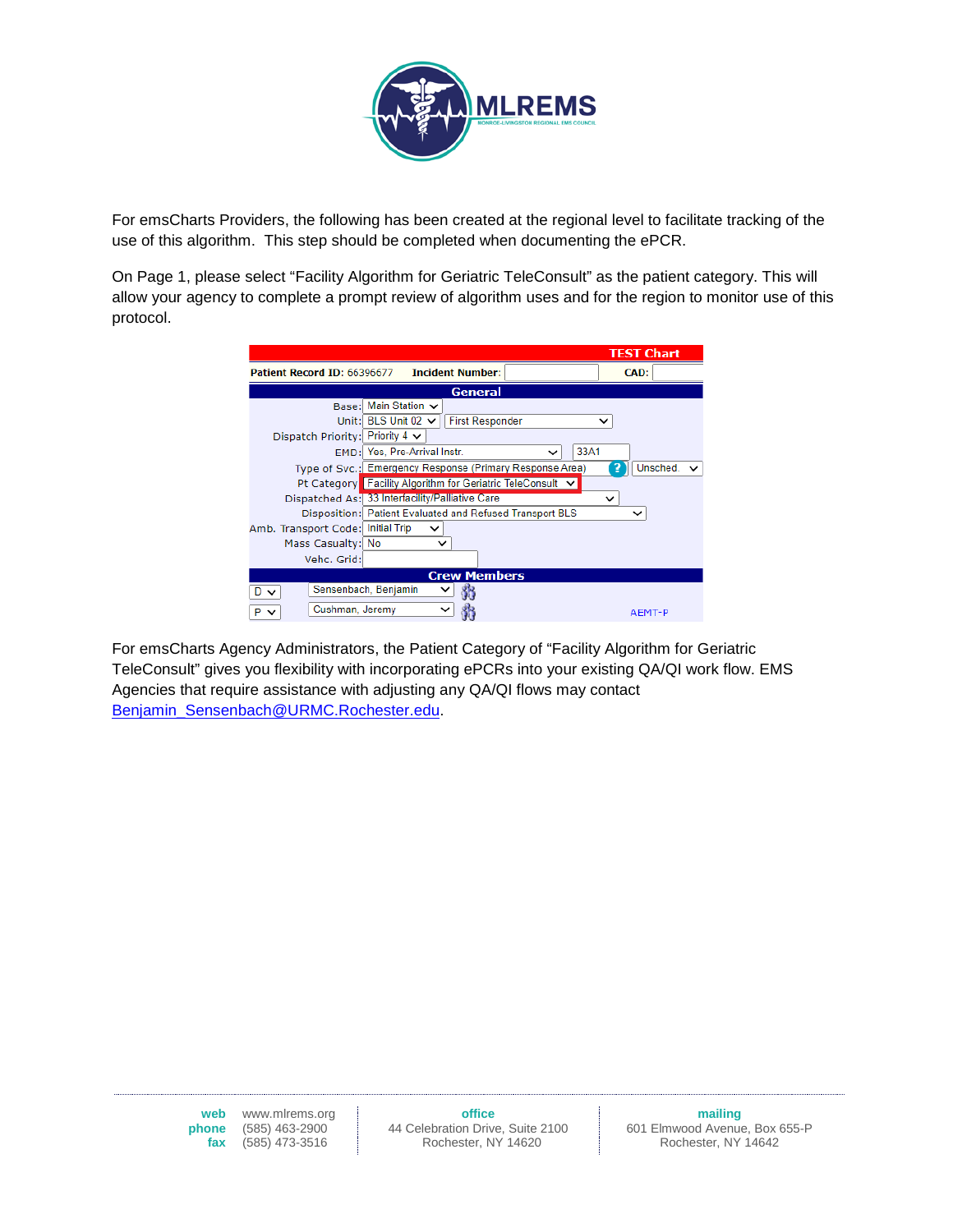